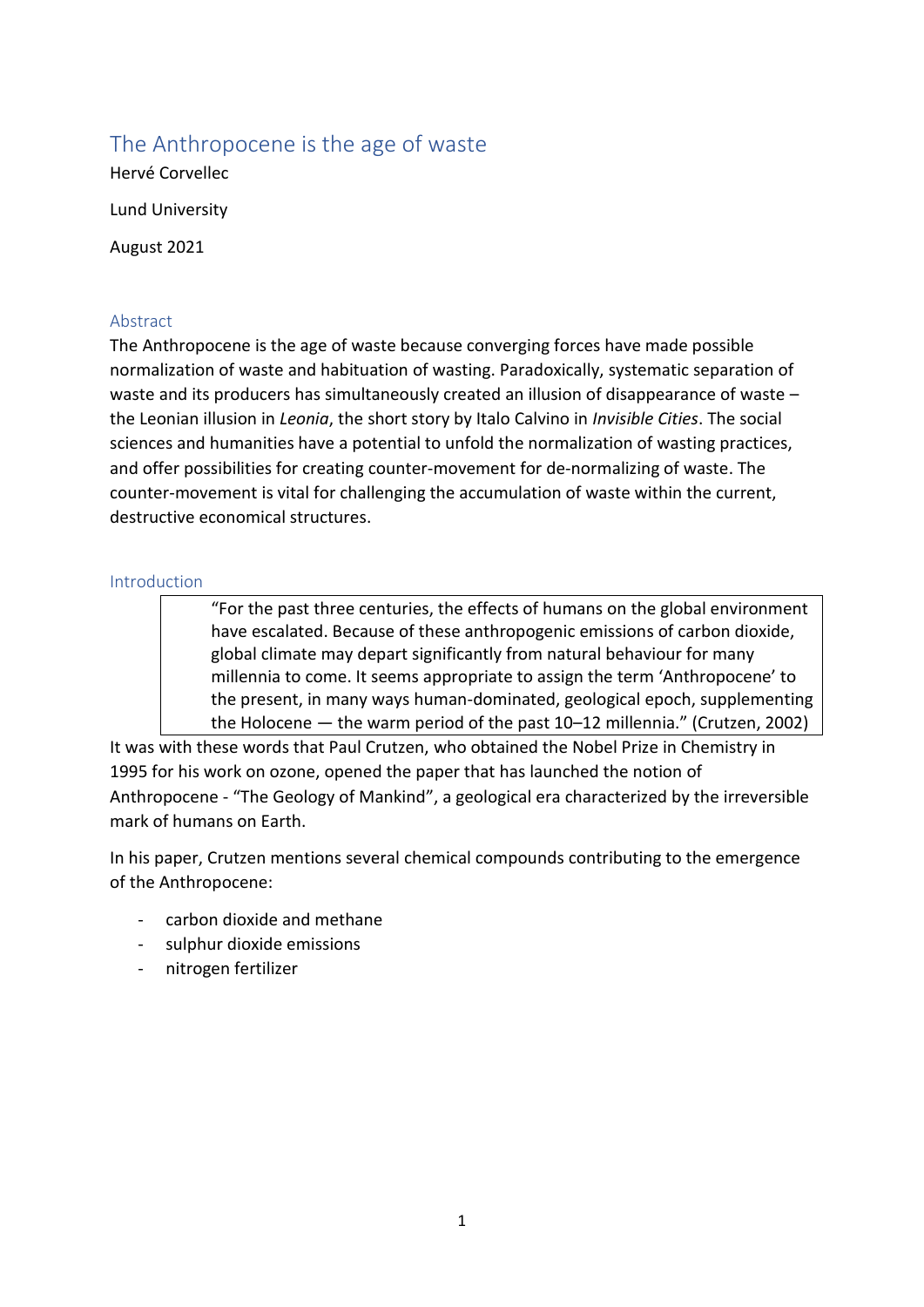#### - chlorofluorocarbons



*Figure 1: Facsimile of Crutzen (2002)*

True to his background as a chemist, Paul Crutzen explains the Anthropocene in chemical terms. For me, as a social scientist, though, what has prompted the transition from the Holocene to the Anthropocene is the institutionalized, intensive wasting.

Chemicals may be the *material* cause of the Anthropocene, but the practical *root* cause is the enduring and systematic wasting that has resulted in these chemicals polluting the Earth. Thus, I argue that "the anthropocene is the age of waste" (Corvellec, 2019).

The Anthropocene is the result of systematic use of fossil fuels for mobility, heat, electricity, and plastics, release of persistent pollutants via industrial processes and use of goods and services, release of excessive nutrients in water streams by intensive agriculture. Therefore, if we are to understand how we ended up changing the climate, we need to understand wasting regimes as a whole (Gille, 2010).

## A waste approach on the Anthropocene (and sustainability)

The natural sciences explain how CO2, methane and other gases add to a greenhouse effect. This natural scientific explanation is incomplete as it does not consider the economic practices enabling polluting with hardly no costs or responsibilities.

Some prefer to speak of the Capitalocene (Moore, 2016) to stress that not all humans and not all ways of living have had the same negative impact on the environment. This notion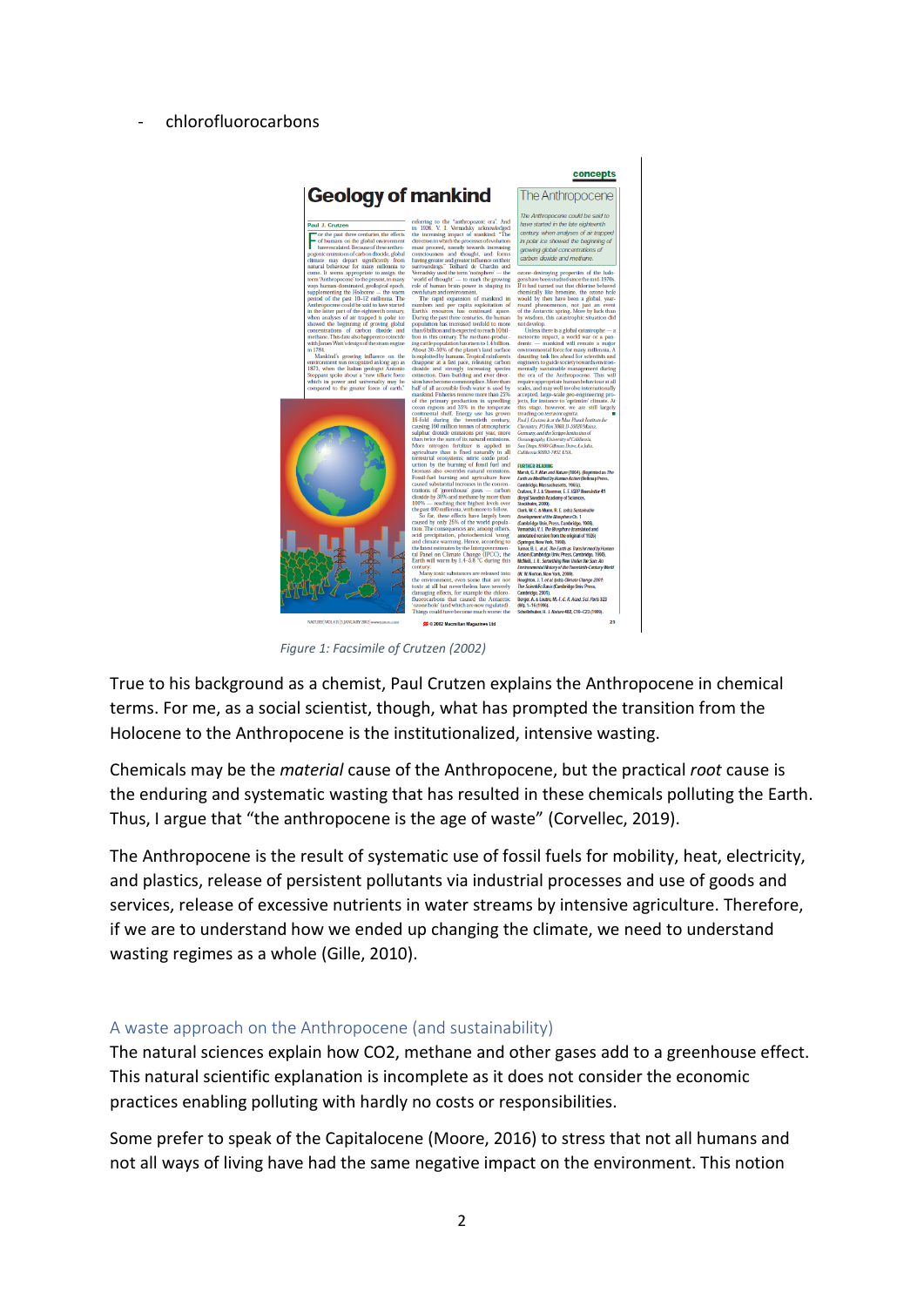emphasizes that global warming and biodiversity losses are outcomes of capitalism as a system rather than humankind.

However, I will not enter in the Anthropocene vs. Capitalocene debate right now, and turn instead to the Swedish comic Tage Danielson who once said that "Cars should have exhaust pipes on their fore end, not their back end, so that it will be the one who drives who also dies<sup>1</sup>". Tage Danielsson's pun captures an essential character of contemporary mode of living: moving forward by leaving things behind. And what we leave behind is waste: CO2 in the air, nuclear waste in the deep geological repositories, deserted stuff in the landfills, and microplastics in the oceans. The notion of Wasteocene (Armiero, 2021) aptly expresses that the Anthro/Capitalocene rests on the socio-ecological relationships that make it possible to make something/someone disposable.



*Figure 2: Exhaust pipe (photograph by the author)*

On this account, waste is not only a relevant entry point to understand the Anthropocene. It is also a relevant entry point to understand sustainability. *Sustainable* in sustainable development, *durable* in développement durable, *hållbar* in hållbarutveckling, *nachaltig* in Nachhaltigkeit, *sostenible* in desarrollo sostenible: all these adjectives point to duration. And what is better at standing the test of time than waste? Waste is what remains, what lasts, sometimes for an indefinite period of time. As waste archeologists (Rathje and Murphy, 2001) have shown, landfills are *millefeuilles* of the consumption of the past, layers of discards legacies. Nuclear waste will last longer than civilization. And no one will ever be able to retrieve but an infinitesimal part of plastic litter from the sea, nearly all of it shall remain forever in the water and on the sea-bed.

**.** 

 $1$  Bilarna borde ha avgasrören inte i aktern, utan i fören. Då blir det den som kör som dör. [https://livet.se/ord/k%C3%A4lla/Tage\\_Danielsson/3](https://livet.se/ord/k%C3%A4lla/Tage_Danielsson/3)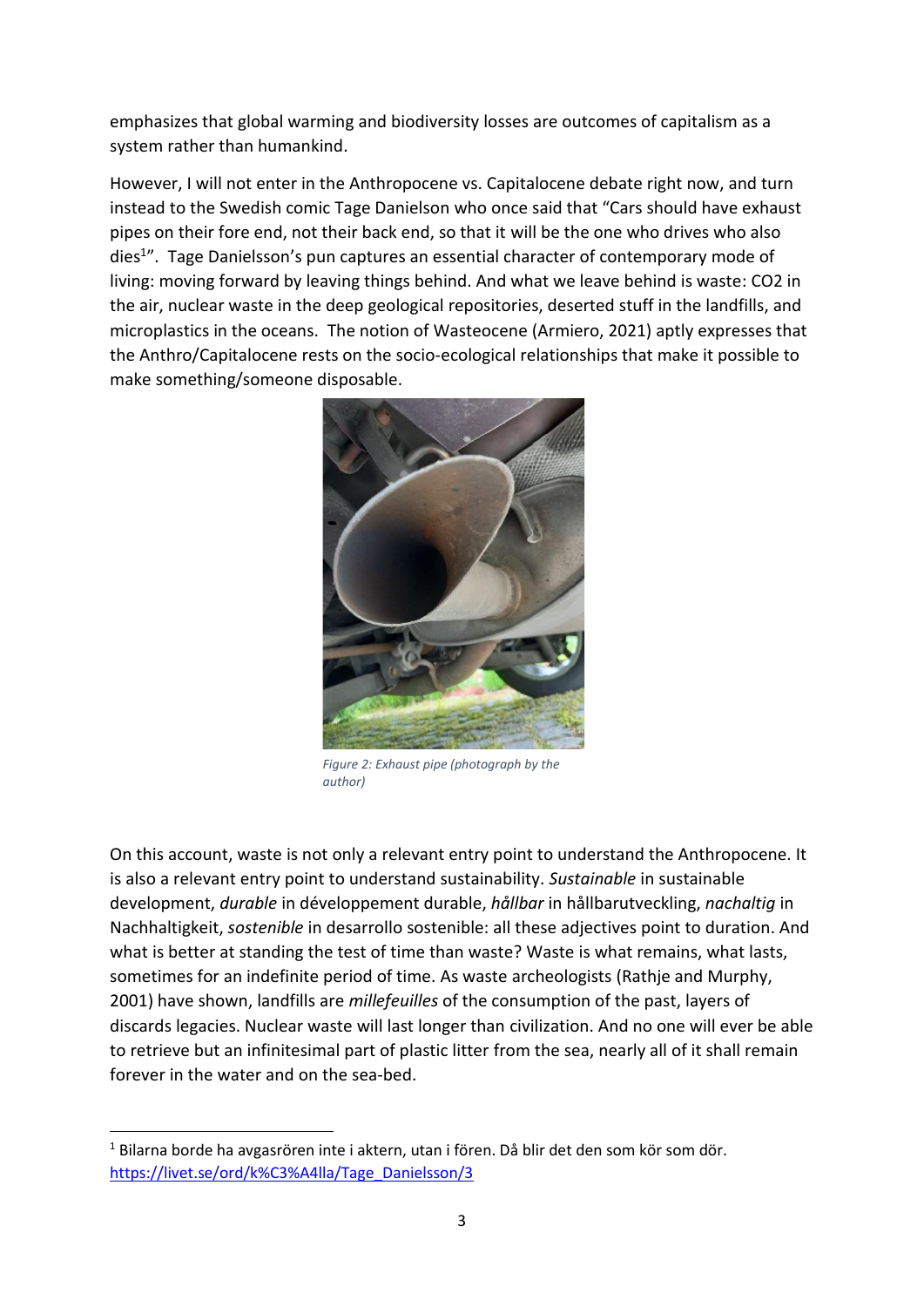Waste does not go away but awaits and prevails, Italo Calvino tells in his short story *Leonia*, from *Invisible cities* (Calvino, 1974). In the story, the city of Leonia refashions itself every day. Its inhabitants wake up every morning in a world where everything is fresh and new: they discard everything in the evening; at night the street cleaners move the discards outside the city. The citizens of Leonia are unaware that their city is surrounded by mountains of trash that threaten to swarm over it and bury them forever in trash. If something is to disappear, Calvino tells us, it is the city, not the waste.



*Figure 3: Facsimile of Calvino (1974), original Italian edition*

The Brundtland report famously defined *sustainable development* as "development that meets the needs of the present without compromising the ability of future generations to meet their own needs." (World Commission on Environment and Development, 1987). Being wedged on the notions of need and satisfaction, this definition does not recognize that the key challenge for future generation might not be meeting the future needs but tackling the waste legacies of the past: such as high CO2 level, "forever" chemicals, dysfunctional buildings, amounts of downcycled materials, aso. Through the waste approach, I would define sustainable development as follows: "A present that will allow for future generations to cope with the waste of their ancestors" and suggest bringing forth following questions: "How will future generations be able to live among the waste that will surround them?" "Is the future of humanity to be living on a dump?"

## Normalizing waste

These questions being asked: how did we ended up here? My answer is because of a multilevel normalization of waste intensive practices.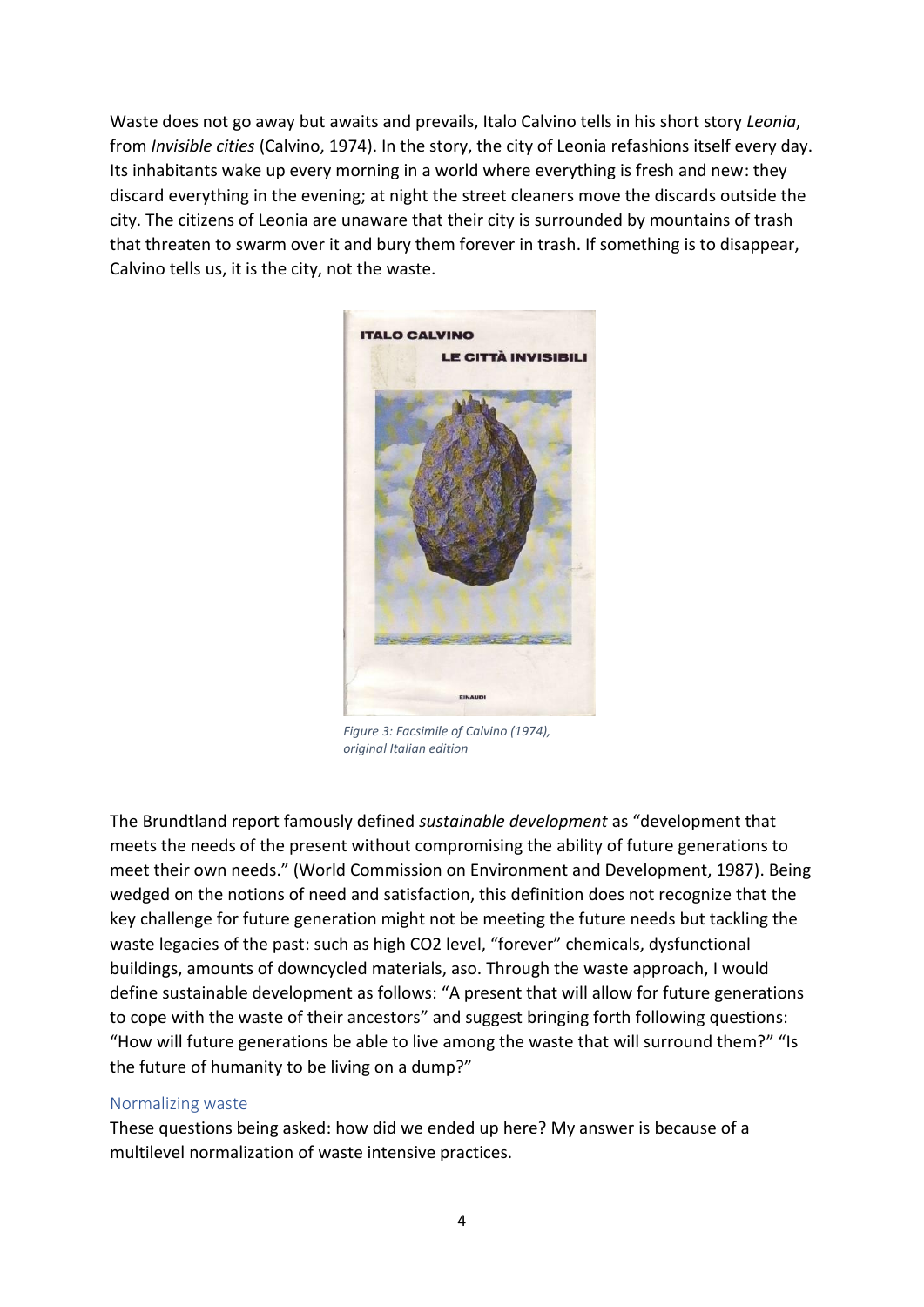Henry Sidgwick (1838–1900) and Arthur C. Pigou (1877–1959) are credited for having coined the concept of negative externalities. According to Wikipedia, negative externalities are "a cost or benefit that is imposed on a third party who did not agree to incur that cost or benefit". In other words, negative externalities are about passing the bill to someone outside the contract – as if there was an "outside" where to dump environmental and social costs….



*Figure 4: A negative externality (source: https://saylordotorg.github.io/text\_introductionto-economic-analysis/s08-01-external-effects.html#mcafee-ch07\_s01\_f01)*

In practice, industries have been extremely effective at justifying their production of negative externalities such as pollution by invoking that they contribute to the creation of jobs, welfare, and economic growth (Jarrige and Le Roux, 2020). Thus, industries have been able to escape costs and responsibilities for their large-scale production of waste. Moreover, they have been able to maintain an image of efficacy, supported by economic and management scholarship, always eager to celebrate the triumph of markets and companies. What the story of this definitional elimination of waste from the equation of efficiency misses, though, is that waste does not go away, it just awaits and prevails. Calvino's Leonia, again.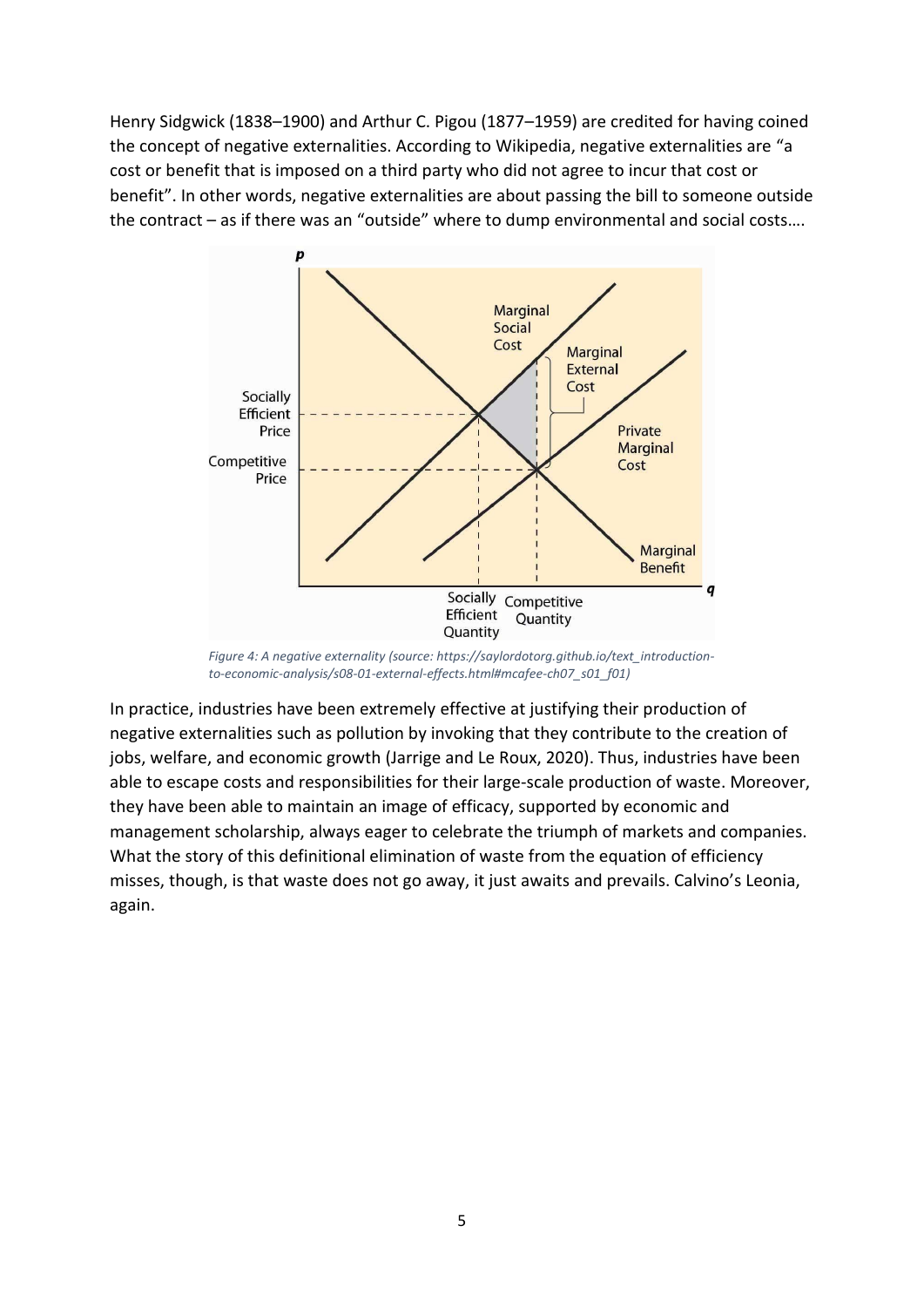A recent study on waste prevention that we made (Svingstedt et al., 2020) revealed that industrial and commercial waste producers consider waste as regrettable yet normal. We asked companies that had gained notice in the professional magazines in the field of waste management for their prevention efforts what did they do in order to prevent waste. To our surprise, their answer was that they did not do much. They gave us three reasons: 1) waste prevention is not profitable, 2) there is a lack of technology, and 3) it is difficult to fit prevention in organizational routines. Just like advanced waste management has demonstrated its ability to normalize food waste (Corvellec, 2012) producers of industrial and commercial waste frame wasting as a rational choice: an incompressible cost that one must accept if one produces and sells things.



*Figure 5: Normalizing food waste via the production of biogas (photograph by the author)*

The normalization of waste does not stop at the production and distribution phase of the social life of things (Appadurai, 1986), though. Industry and commerce have also been clever at gaining acceptance for large scale post-consumer wasting. Replacements of functional stuff have been made a norm, almost a duty for the fashion-conscious ones, and ownership has been disconnected from responsibility.

In a short period of time, we have transitioned from the norm of one phone per family, each device with a lifespan of 25 years, to a one phone per family member, each device with a lifespan of 2 years at most: how has this been possible?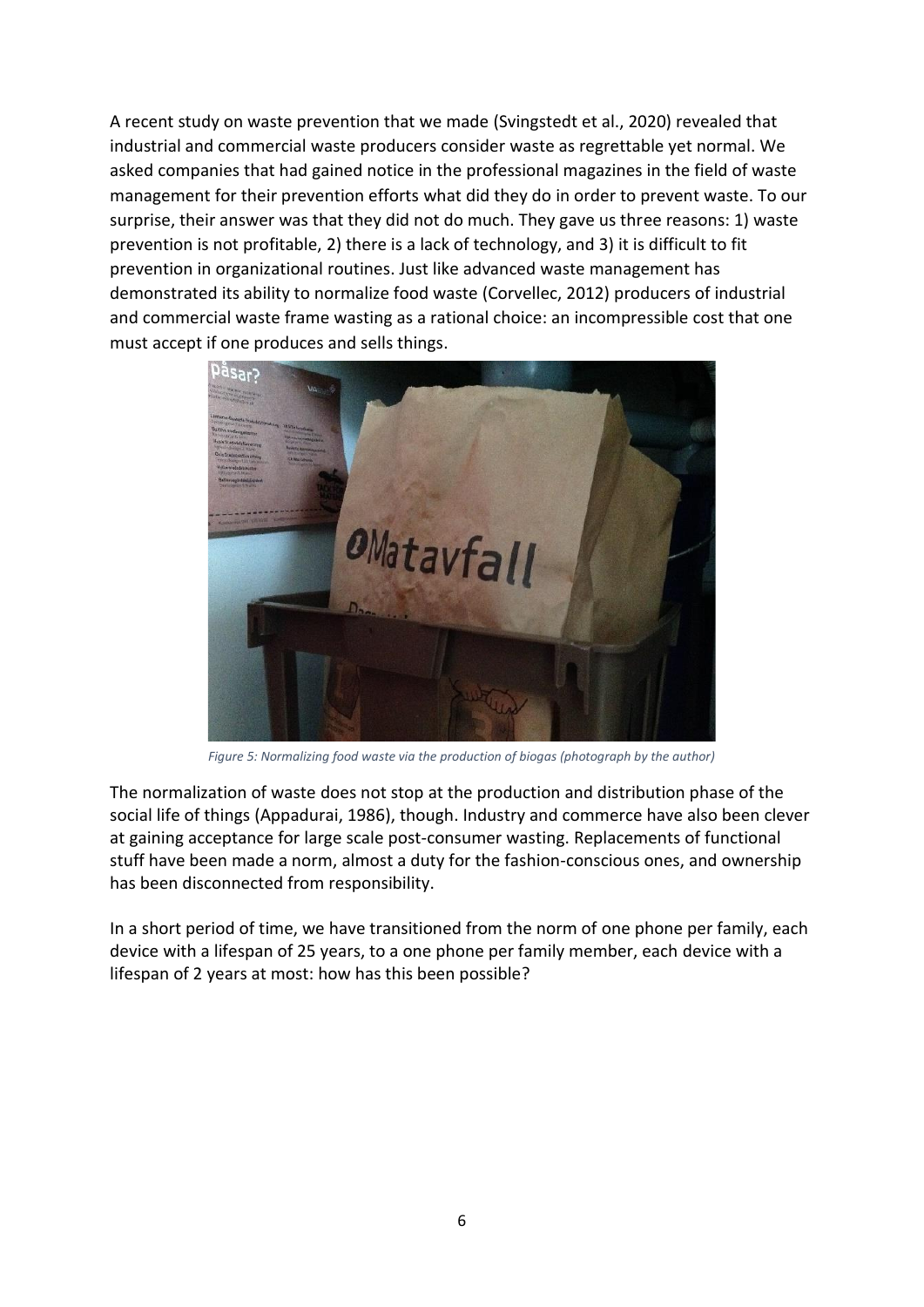

*Figure 6: Functional telephone made obsolete by successive program updates (photograph by the author)*

There exists a continuum from the celluloid collars that waste archeologists have found at the bottom of landfills, to the replacement of multiple uses bottles by single-use bottles in the 70's (cf., Hawkins et al., 2015), and to the frantic pace of replacement of clothes, electronic, furniture, sport equipment, tourism destinations, wellness practices, and other objects of fashion of the present. Under conventions of comfort, cleanliness and convenience (Shove, 2003), an accelerating pursuit of the new is driving hyper-consumption (Campbell, 2015) and with it accustoming consumers to more and more intensive wasting. When novelty is the pursuit, waste is not far.

The key thing is that wasting pays. And in the logic of capitalist economy, what creates a profit, deserves to grow. Thus, the Wasteocene (Armiero, 2021) is not an accidental failure; it is an intentional success. Many industries thrive on producing and selling things that are soon to become waste. Waste-intensity creates jobs, benefits stockholders, and fuels growth. Communities compete to attract activities of production and distribution regardless of how much waste they produce. The linear economy is a blatant demonstration of concurrence of high levels of profits and high level of waste production. Profits *and* Waste. There is so much money to be made by producing soon to be waste…

Textile producers use CAD computer programs to minimize textile spill. Is this waste minimization? Yes of course, but at the service of the fast-fashion industry, these programs have also been instrumental in cutting the price of apparels down to such a low level that a t-shirt ends up being considered a single or few-uses item (Samsioe, 2017). Be efficient, cut prices, sell more, and produce more waste. Fast-fashion is exemplary of the self-sustaining dynamics of the waste intensity of contemporary economies.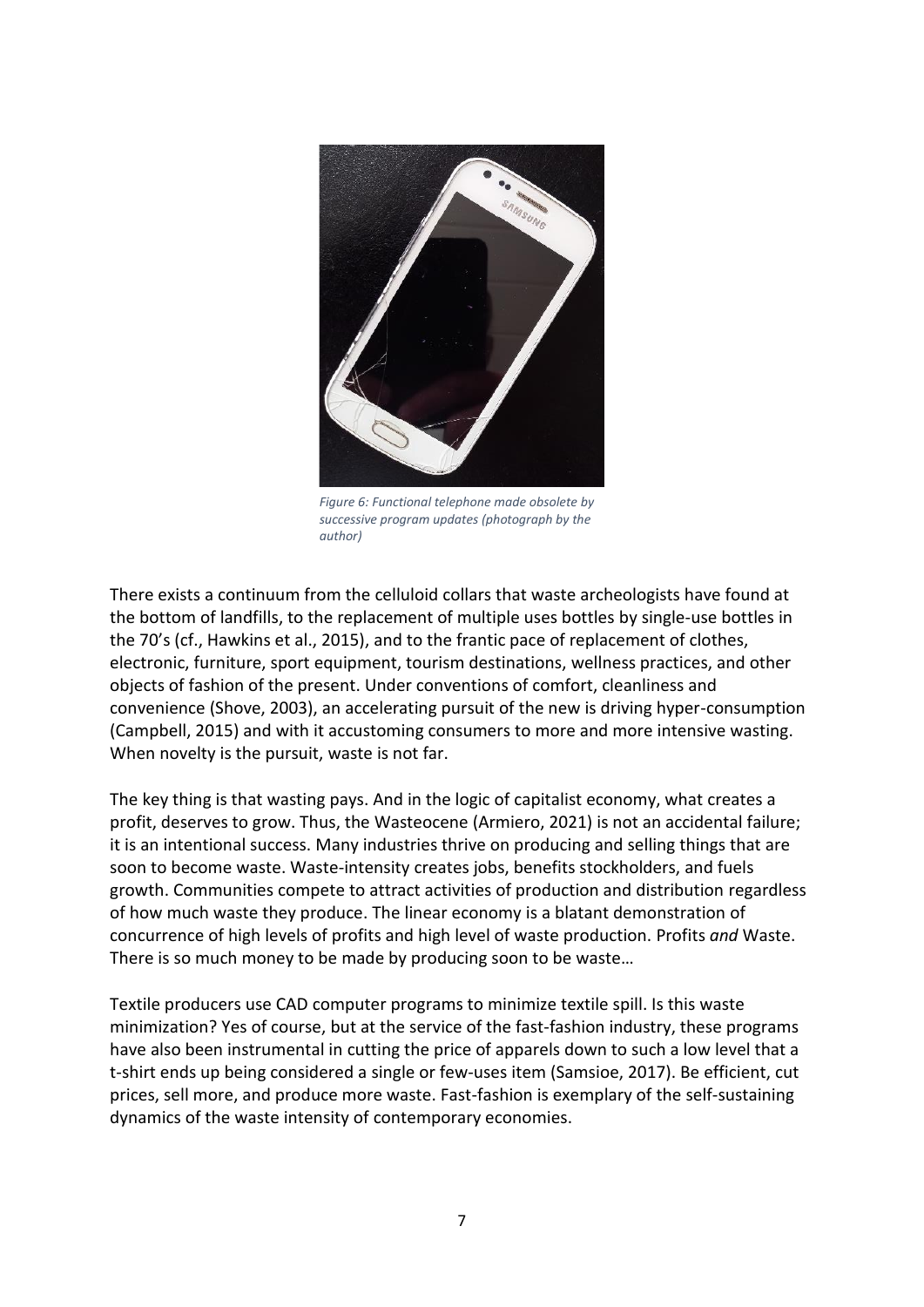

*Figure 7: Garment Pattern Making Program (source: www.indiamart.com)*

There is a lineage from the negative externalities in production and distribution to the normalization of short-lived products: intensive wasting is at the core of business models, and a key driving force of economic development. There are many and strong incentives to waste. My guess is that so many people make their living out of waste-intensive activities that – without the conventional stigma attached to waste – many could paraphrase the "Greed is Good" of Gordon Gekko from the first *Wall Street* film (Stone, 1987), and claim that "Waste is Good" (at least for them), including the actors of the waste management industry.

This is why, I think, just like environmental and social degradation have been engines of economic growth (Bartolini and Bonatti, 2002), waste production has been instrumental in making the Anthropocene.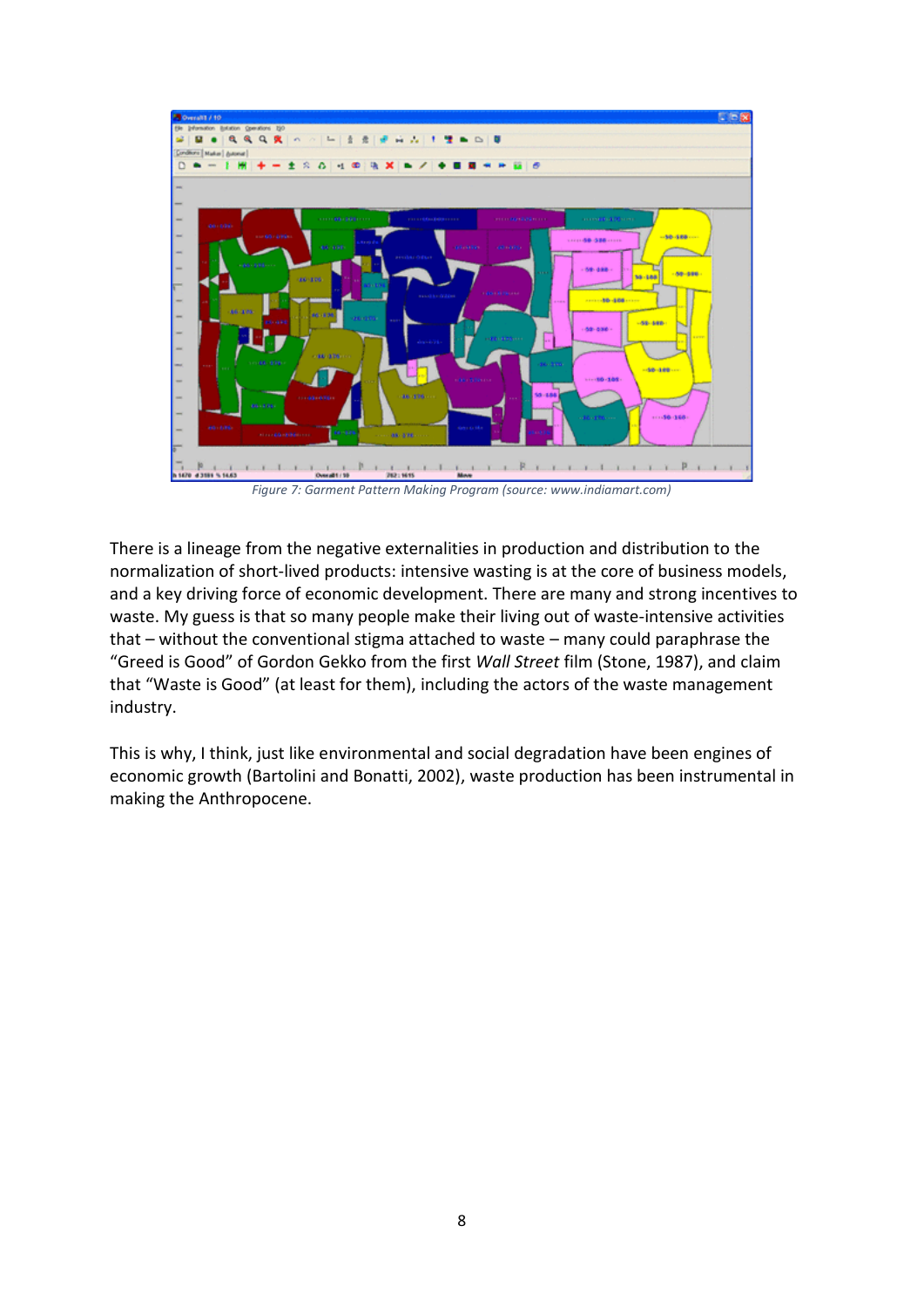

*Figure 8: Mariana Trench, 10,898m below the surface (source: Jamstec)*

Thank you for your kind attention.

## References

- Appadurai, A., 1986. The social life of things: Commodities in cultural perspective. Cambridge: Cambridge University Press.
- Armiero, M., 2021. Wasteocene: Stories from the global dump. Cambridge: Cambridge University Press.
- Bartolini, S. and Bonatti, L., 2002. Environmental and social degradation as the engine of economic growth. Ecological Economics 43(1): 1-16[.https://doi.org/10.1016/S0921-](https://doi.org/10.1016/S0921-8009(02)00176-3) [8009\(02\)00176-3](https://doi.org/10.1016/S0921-8009(02)00176-3)

Calvino, I., 1974. Invisible cities. San Diego: Harcourt Brace.

- Campbell, C., 2015. The curse of the new: How the accelerating pursuit of the new is driving hyper-consumption. In: Ekström KM (ed) Waste management and sustainable consumption: Reflections on consumer waste. Abingdon (UK): Routledge, pp.29-51.
- Corvellec, H., 2012. Normalising Excess: An Ambivalent Take on the Recycling of Food Waste into Biogas. Research In Service Studies Working Paper Nr 15. Helsingborg: Department of Service Management, Lund University,
- Corvellec, H., 2019. Guest editorial: Introduction to the special issue "organizing and managing waste": Heterogeneous answers to challenges raised by an heterogeneous material. Society and Business Review 14(2): 130-134[.https://doi.org/10.1108/SBR-](https://doi.org/10.1108/SBR-05-2019-148)[05-2019-148](https://doi.org/10.1108/SBR-05-2019-148)

Crutzen, P.J., 2002. Geology of mankind. Science 415: 23